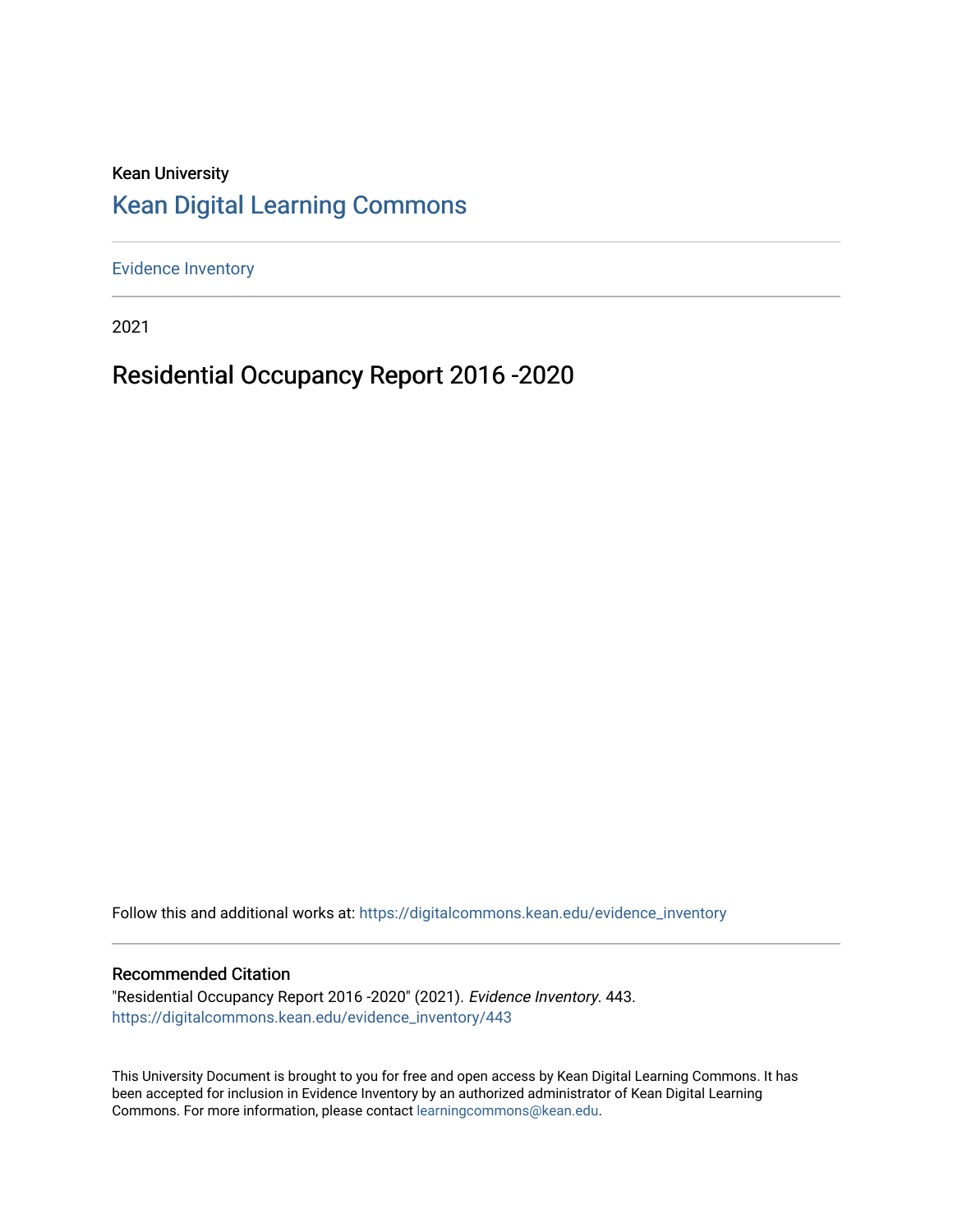## Residential Occupancy Report 2016 -2020

### Abstract

Residential Occupancy Report 2016 -2020

### Keywords

Residential Occupancy Report 2016 -2020